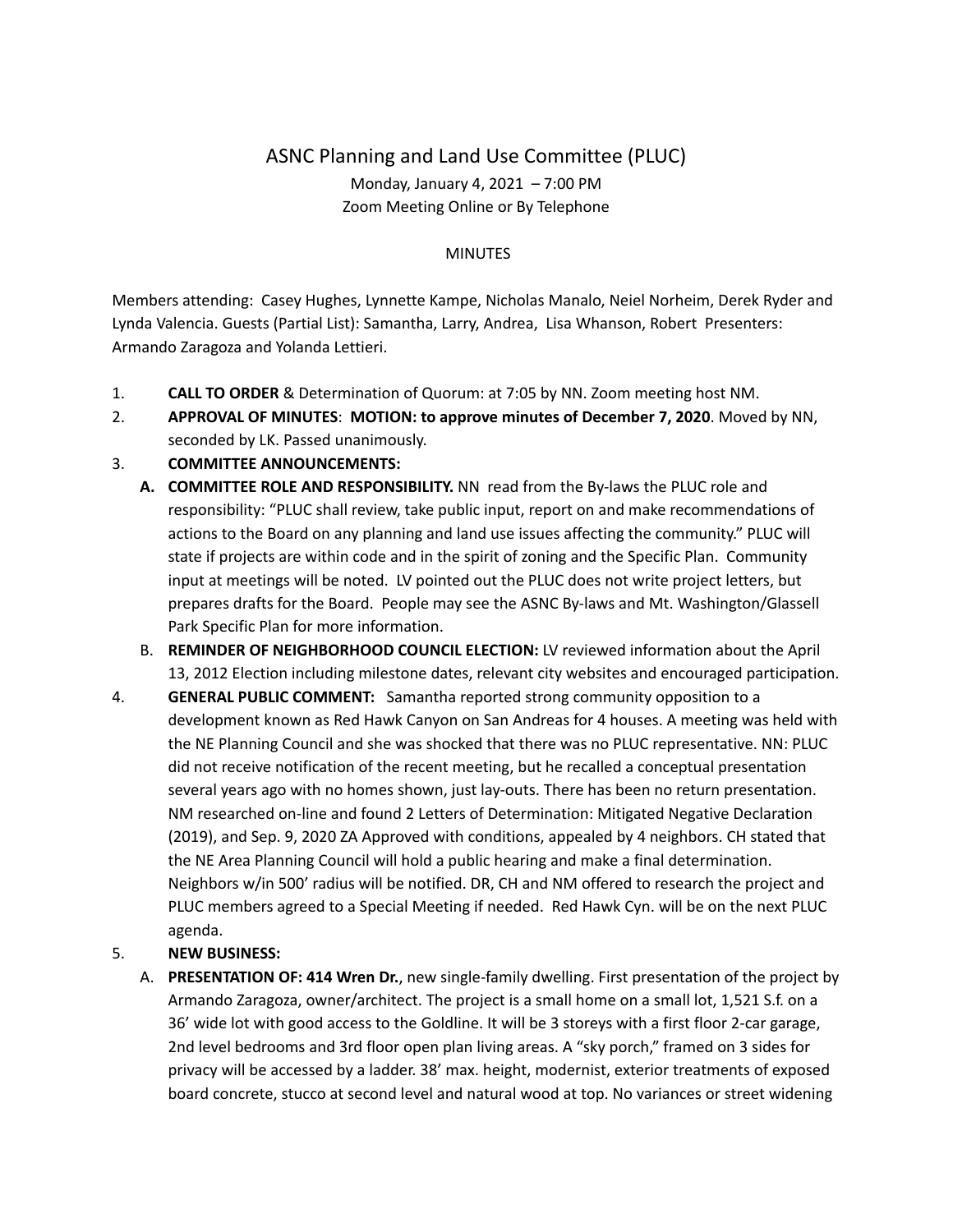needed. **Committee comments:** Side Yard and front yard set-backs and highway dedications are as required (DR). House is within the 50% allowable FAR. One protected Walnut to be removed and replaced 4:1. An upper retaining wall will be curved to retain a significant tree. CH asked if the City had reviewed the side yard off-set plane setback that is required for any wall over 14' in height after 45'. Zaragoza said that a planner had indicated that this was not required for this project. Public comment: Development reduces open space that the community loves and damages the ecology (Andrea). NN expressed awareness of community concerns but said that this appears to be a previously developed in-fill site and in compliance with the Specific Plan. **MOTION:** To send a letter to the ASNC Board of approval of the project at 414 Wren Drive so long as the Planning Department determines the project is exempt from Sec. 12.08, Subsection C, Subdivision 2 of the LAMC regarding sideyards and offset plane breaks. Moved by CH, seconded by NN. Passed unanimously.

B. **PRESENTATION OF: 3995 Glenalbyn Dr.**, new single-family dwelling. Third presentation of the project by Yolanda Letteiri for applicant Ken Bonner. Project is 3613 s.f. with a 3 Story building above the garage with elevator and stair access to a roof deck. They reviewed the diseased protected trees to be removed with the arborist and have retained as many as possible. 3 protected walnuts to be removed and replaced 4:1. The garage plans have been revised as per our comments and comments from Planning and B & S, with no walls in front above 3'6". The lot has a steep slope and retaining walls are as allowed and follow grade. Committee comments: DR: driveway width appears wider than allowable 18' which would impact street parking. He noted that the very large size of the project is not generally desirable but that the project appears in compliance. LK noted with approval that the landscape plan was rich in native species and that the upper portion of the lot allows room for replacement trees.

**MOTION:** To write an approval letter for the project at 3995 Glenalbyn contingent on Public Works approval of the width of driveway curb cut. Moved by NN, seconded by DR, passed unanimously.

### 6. **ONGOING BUSINESS: DISCUSSION OF:** 3836 Figueroa St. (NELA Plaza)

- Review of Current Status and project activities: Derrick Ryder reported that the Arroyo Seco Alliance vision charette was held on-line with 2 teams. Both matched the developer's program of # of units but addressed community concerns of massing and height. Format was Zoom calls with graphics sharing and wrapped up with presentations. The workshop was 6 hrs. long and recorded. DR is editing to 15 min. and will produce posters to share with the community. The developer was invited but did not attend or assign a representative. The AS Alliance has formed an unincorporated association with the ability to take a stand and will be fundraising. LV said ASNC may be able to provide support for workshop presenters if given a budget and description of the workshop. DR will contact the ASNC Outreach Committee. Status with the city : Planner Michelle Carter says it's on hold. DR noted that the Avenue 34 project has been approved DR has filed for an IRS employer #and is looking into a GoFundMe campaign.
- No public comments.

### **7. ADJOURNMENT** at 9:12. *NEXT MEETING:* February 1, 2021 at 7:00 pm.